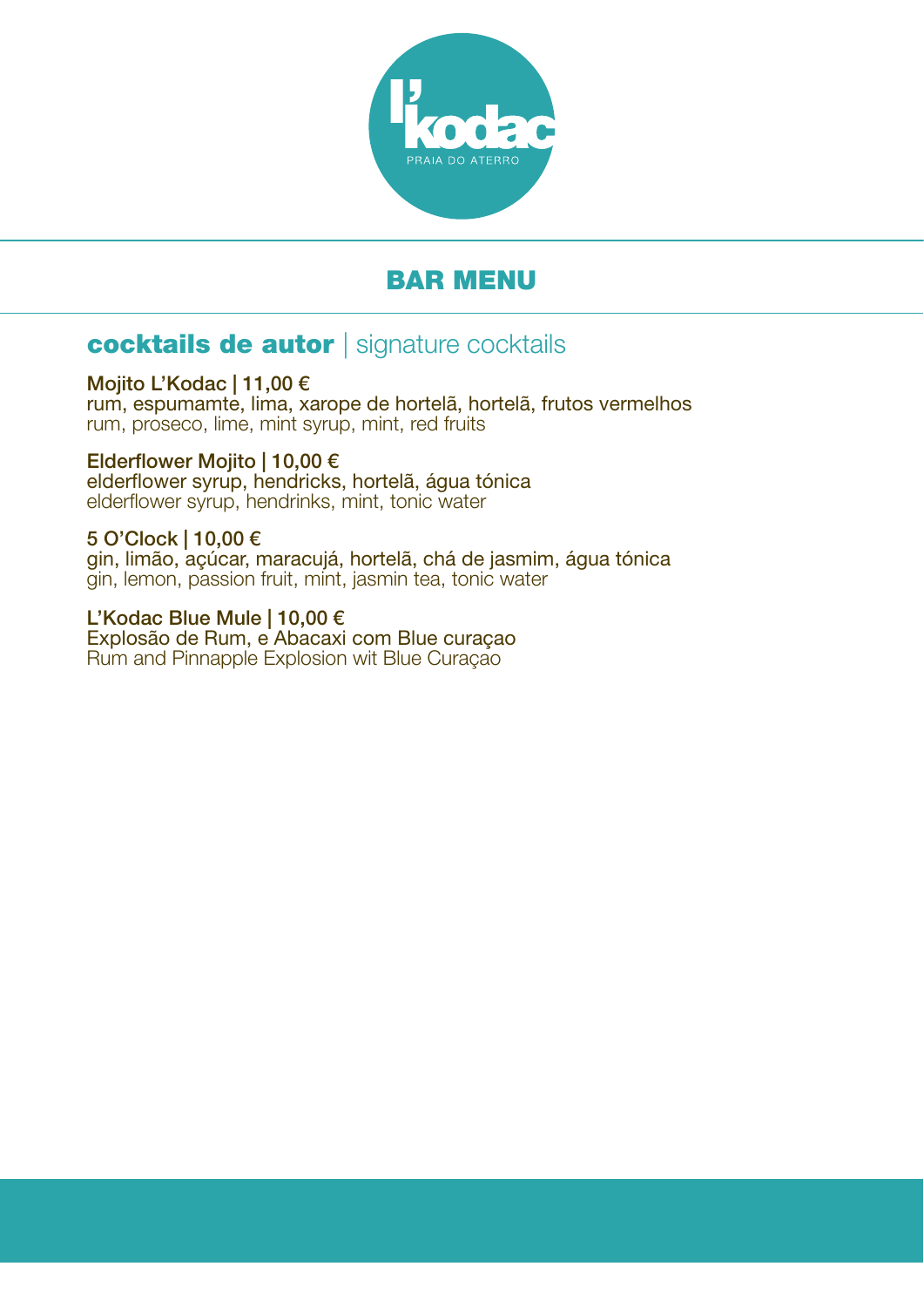

# cocktails clássicos | classic cocktails

Caipirinha | 9,00 € cachaça, lima, açúcar | cachaça, lime, sugar

Mojito | 9,00 € rum, lima, açúcar, hortelã, água com gás | rum, lime, sugar, mint, sparkling water

Daiquiri | 9,00 € rum, lima, açúcar | rum, lime, sugar

Margarita | 10,00 € tequila, blue curacao, cointreau, lima | tequila, blue curacao, cointreau, lime

Porto Tónico | 9,00 € Vinho do Porto branco dry, água tónica, limão, hortelã Oporto White wine, tonic water, lemon, basil

Negroni | 10,00 € vermute rosso, gin, campari

Long Island Ice Tea | 9,00 € gin, cointreau, vodka, rum, limão, açúcar, cola gin, cointreau, vodka, rum, lemon, sugar, coke

Moscow Mule | 12,00 € Belvedere, ginger beer, toque de lima Belvedere, ginger beer, lime touch

Old Fashioned | 12,00 € bourbon, cointreau, angostura bitter, laranja bourbon, cointreau, angostura bitter, orange

Porn Star Martini | 12,00 € vodka baunilha, cointreau, ananás, maracujá, espumante vanilla vodka, cointreau, pineapple, passion fruit, proseco

Expresso Martini | 12,00 € vodka, kalhua, café | vodka, kalhua, coffee

Aperol Spritz | 12,00 € espumante, aperol, água com gás |sparkling wine, aperol, sparkling water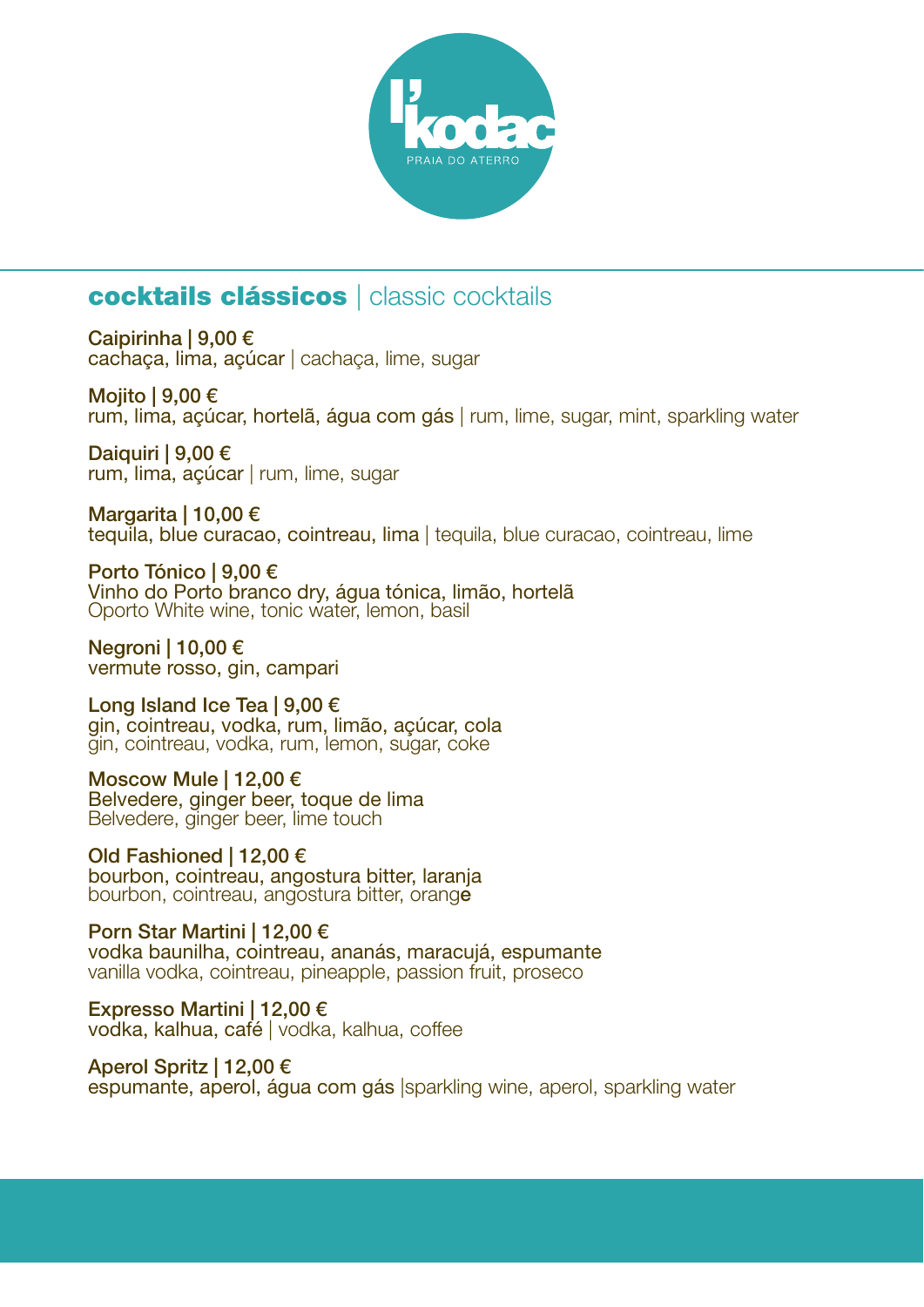

# cocktails sem álcool | mocktails

#### Red Carpet | 7,00 €

Limão, baunilha, frutos vermelhos, pedras limão lemon, vanilla, red fruits, lemon sparkling water

#### L'Kodac | 7,00 €

Maçã verde, lima, xarope de hortelã, hortelã, gingerale green apple, lime, mint syrup, mint, gingerale

#### sangria

a copo ou jarro | by the glass or jar

Branca ou Tinta | White or Red | 9,00 € | 28,00 €<br>vinho branco ou tinto, gin, vodka, licor nacional, limão, acúcar, macã verde, morango, manga maracujá, hortelã, 7up | white or red wine, vodka, licor nacional, lemon, sugar, green apple, strawberry, mango, passion fruit, mint 7up

#### Maracujá | Passion Fruit | 12,00 € | 34,00 €

Espumante, gin, vodka, licor nacional, limão, açúcar, maracujá, 7up Vodka, licor nacional, lemon, sugar, passion fruits 7up

#### Frutos Vermelhos | Red Fruits | 12,00 € | 34,00 €

Espumante, gin, vodka, licor nacional, limão, alucar, morango, frutos vermelhos, 7up Vodka, licor nacional, lemon, sugar, strawberry, red fruits, 7up

#### Veuve Clicquot Yellow Label | 18,00€ | 60,00 €

Veuve CLicquot Yellow label, Belvedere, gin, licor nacional, limão, alucar, moran- go, frutos vermelhos, 7up

Licor nacional, lemon, sugar, strawberry, red fruits, 7up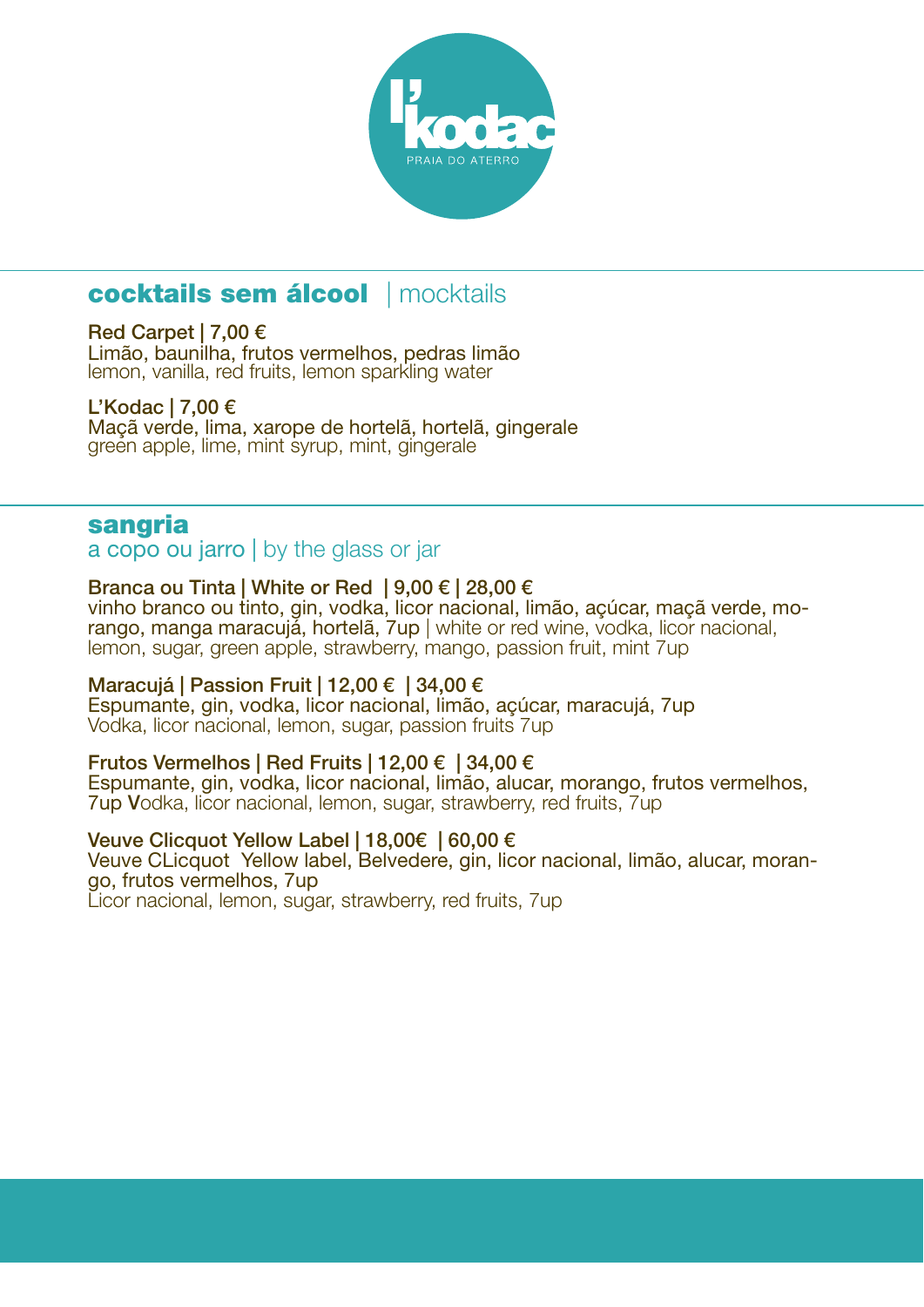

# cerveja | beer

Cerveja de Pressão | 3,00 € Draft Beer

Rei | 5,00 € Pint

Cerveja de Garrafa branca ou preta | 3,00 € Beer Bottle (white or dark)

Cerveja Sem Álcool | 3,00 € Alcohol free beer

### cidra | sider

Somersby Maçã | 4,00 € Apple Sider

Somersby Amora | 4,00 € Blackberry Sider

# sumos naturais | fresh squeezed juices

Laranja | 4,50 € **Orange** 

Manga Laranja | 6,00 € Mango Orange

Abacaxi Hortelã | 7,00 € Pineapple Mint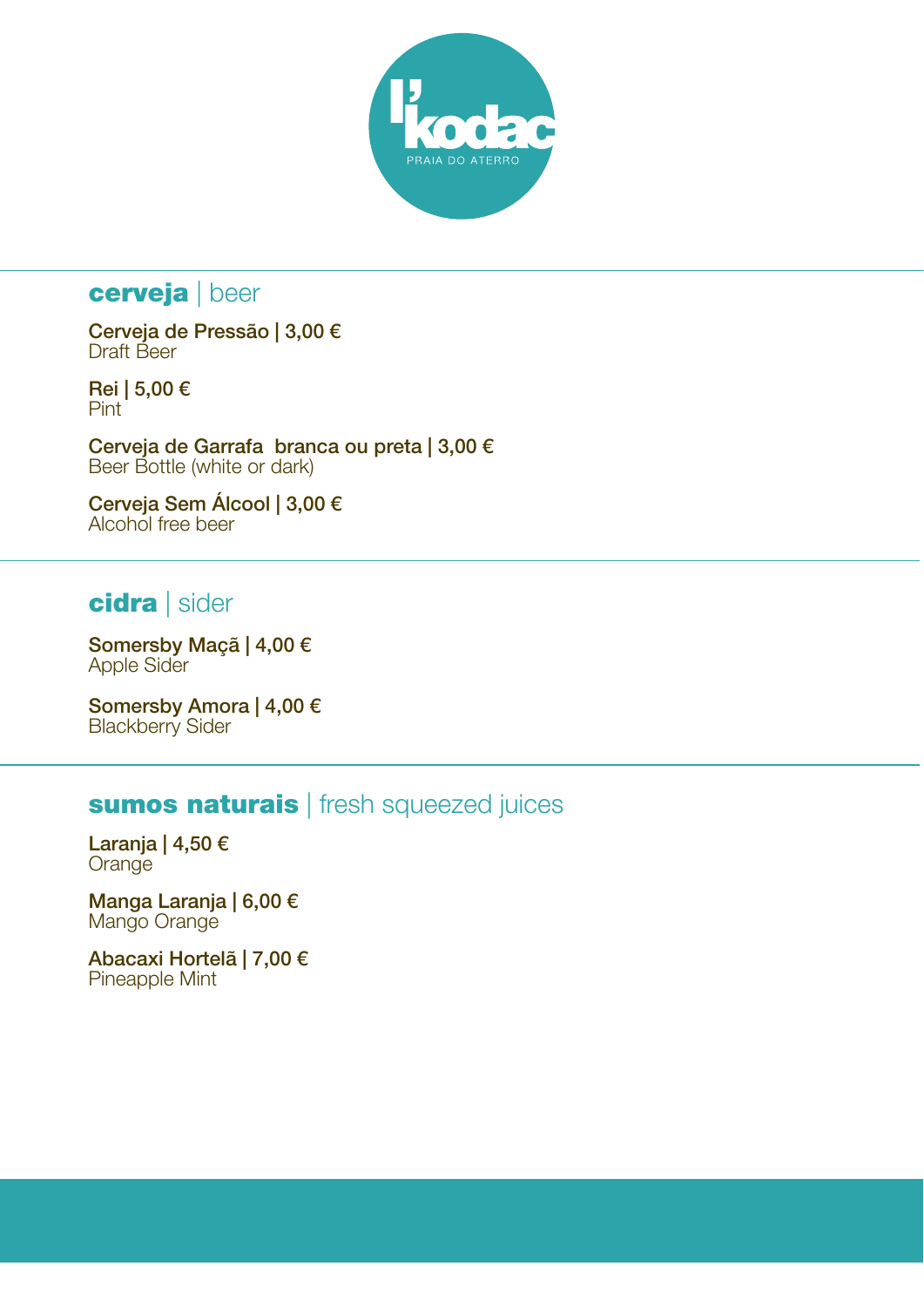

#### **limonadas** | fresh lemonades com adoçantes naturais | w/ natural sweeteners

Limonada | 4,50 € Lemonade

Hortelã | 4,50 € Mint

Maracujá | 5,00 € Passion fruit

## **batidos** | milkshakes

#### Banana | 6,00 €

Frutos Vemelhos | 6,00 € Red Fruits

Manga | 7,00 € Mango

## chá frio | cold tea

Limão | 3,50 € **Lemon** 

Manga / Pêssego | 3,50 € Mango / Peach

## refrigeranes | soft drinks

Coca-Cola | Seven up | Guaraná | 3,00 €

Ginger Ale | 4,00 €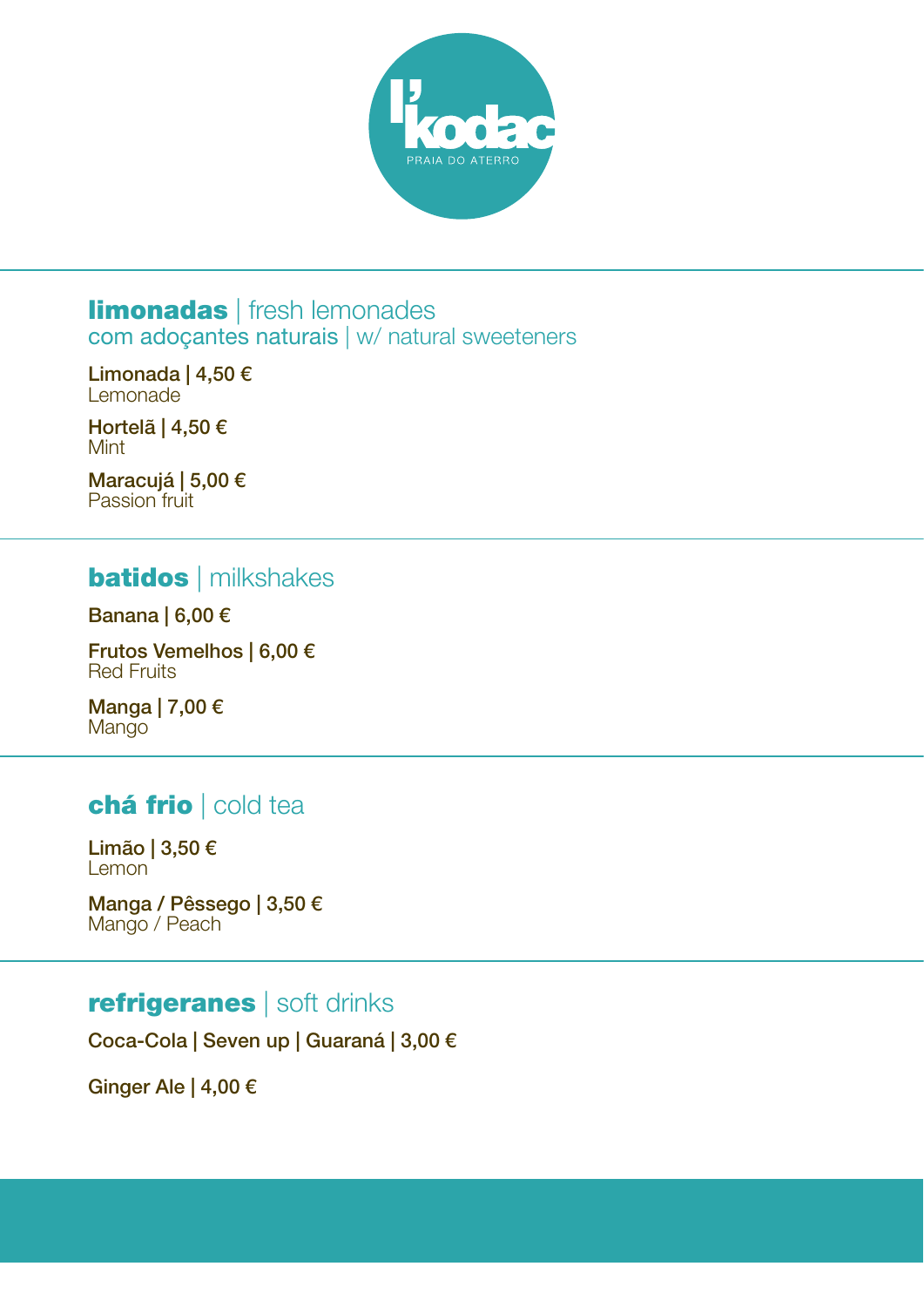

# aperitivos | appetizers

Martini Dry | Bianco | Rosso | 7,00 €

# **licores** | liqueurs

Licor Nacional | Licor Beirão | Amarguinha | 8,00€

Bayleys | 8,00€

# vinho do porto | oporto wines

Porto Tawny | Ruby | White | 8,50 € Quinta do Infantado Tawny | 10,00 € Vallado 10 Anos | 10,00 € Vallado 20 Anos | 13,00 €

# aguardente | brandy | conhaque

CRF Reserva Extra | Henesssy V.S. | 9,00 € Henessy Fine Cognac | 13,00 € Henessy XO | 27,00 €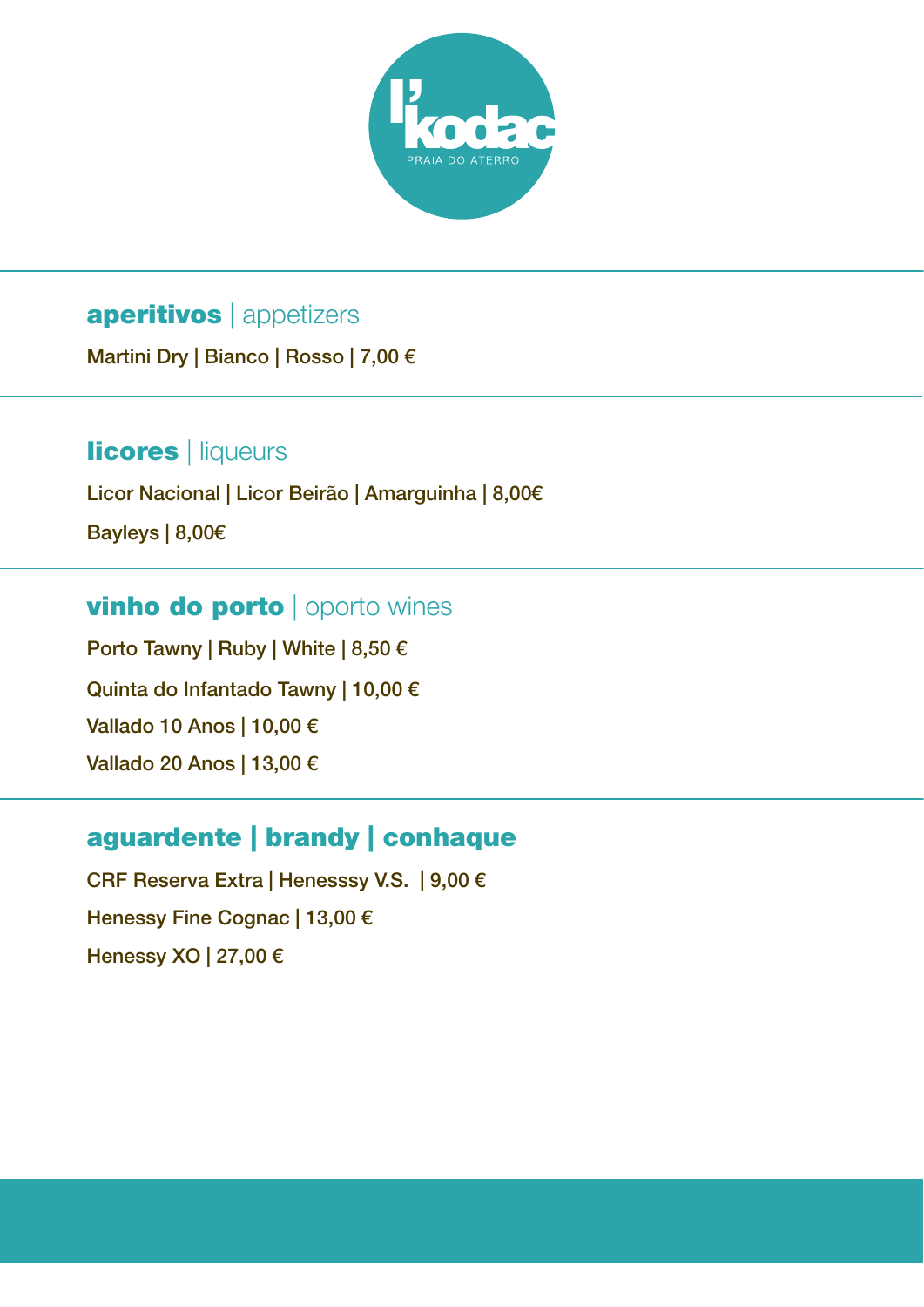

# tequila

Olmeca Blanco | 7,00 € Patron Silver | 10,00 € Patron Reposado | 12,00 € Patron Anejo | 14,00 € Patron Café | 15,00 €

## scotch whishky

Red Label | 9,00 € Black Label | Chivas 12 | 12,00 € Gold Label | 18,00 € Chivas 18 | 18,00 € Chivas 25 | 35,00 €

# american | bourbon | irish whisky

Jameson | Bushmills | 9,00 € Jack Daniels | 9,00 € Gentleman Jack | 10,00 €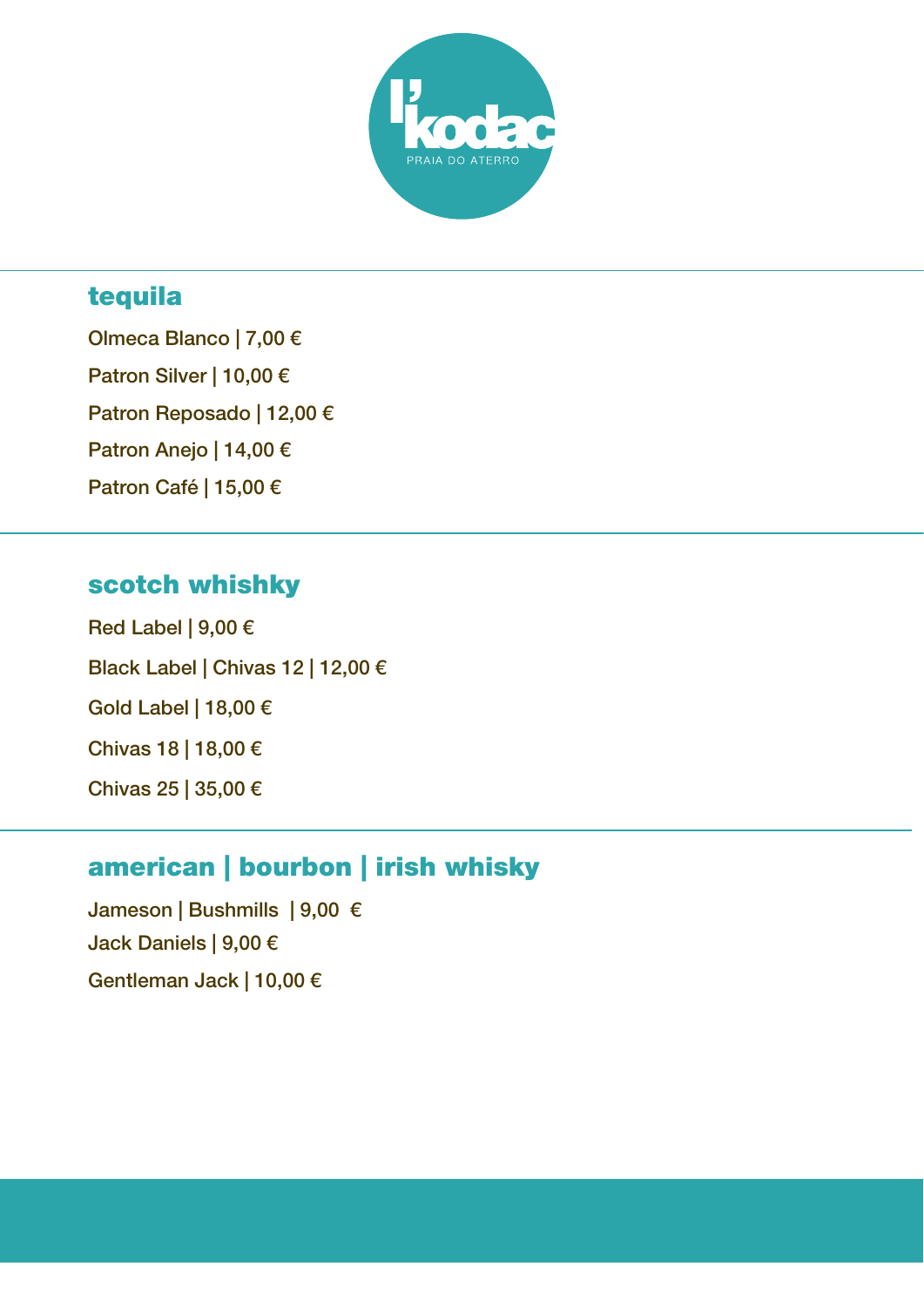

## malt whisky

Cardhu 12 | Glenmorangie | 10,00 € Glenfiddich 12 | 12,00 €

## whisky japonês

Nikka from the barrel | 14,00  $\epsilon$ Nikka pure malt | 17,00 € Yamazaki | 23,00 €

#### rum

Bacardi Carta Blanca | 8,00 € Havanna 3 | Brugal | 9,00 € Kraken | Cacique | 10,00 € Bacardi 8 | Rum Prohibido 12 anos | 12,00 € Zacapa Solera 23 | 12,00 € El Prohibido 15 anos | 20,00 €

#### vodka

Eristoff | 9,00 € Absolut | 15,00 € Belvedere | 15,00 €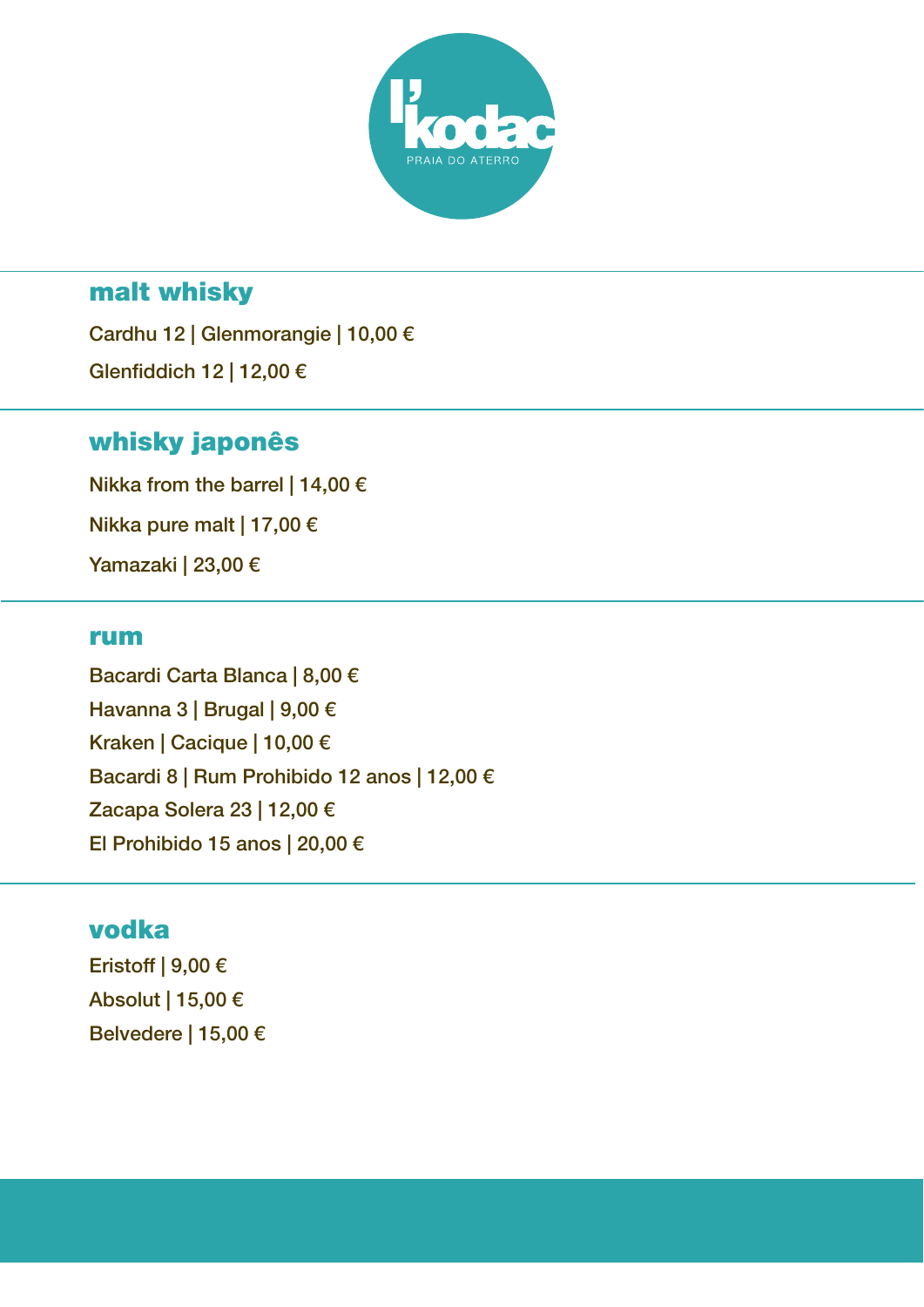

# gin

Bombay Extra Dry (limão | lemon) | 8,00 € Bombay Saphire (lima e hortelã | lime & mint) | 10,00 € Tanqueray (limão|lemon) | 9,00 € Friday Chic (frutos vermelhos | red fruits) | 10,00 € Sharish (maçã, lima | apple ,lime) | 10,00 € Martin Millers (lima, zimbro | lime, juniper) | 11,00 € London nº 1 (limão e zimbro | lemon and juniper) | 10,00 € Bulldog (lima, laranja, limão | lime, orange, lemon) | 11,00 € Gin Mare (lima e zimbro ou manjericão | lime and juniper or basil) | 12,00 € Nordés (folha de louro, uva branca | bay leaf, white grape) | 13,00 € Hendricks (pepino | cucumber) | 13,00 € Monkey 47 (lemão e zimbro | lemon & juniper) | 16,00 €

## áqua | water

Água 0,37 lt | Still Water | 2,00 € Água 0,75 lt | Still Water | 3,00 € Pedras Salgadas / Pedras Salgadas Limão | Sparkling Water | 2,50€ Swcheppes Tónica | Tonic Water | 3,00 € San Pellegrino vidro 0,55 lt | 4,00 € San Pellegrino vidro 0,75 lt | 6,00 €